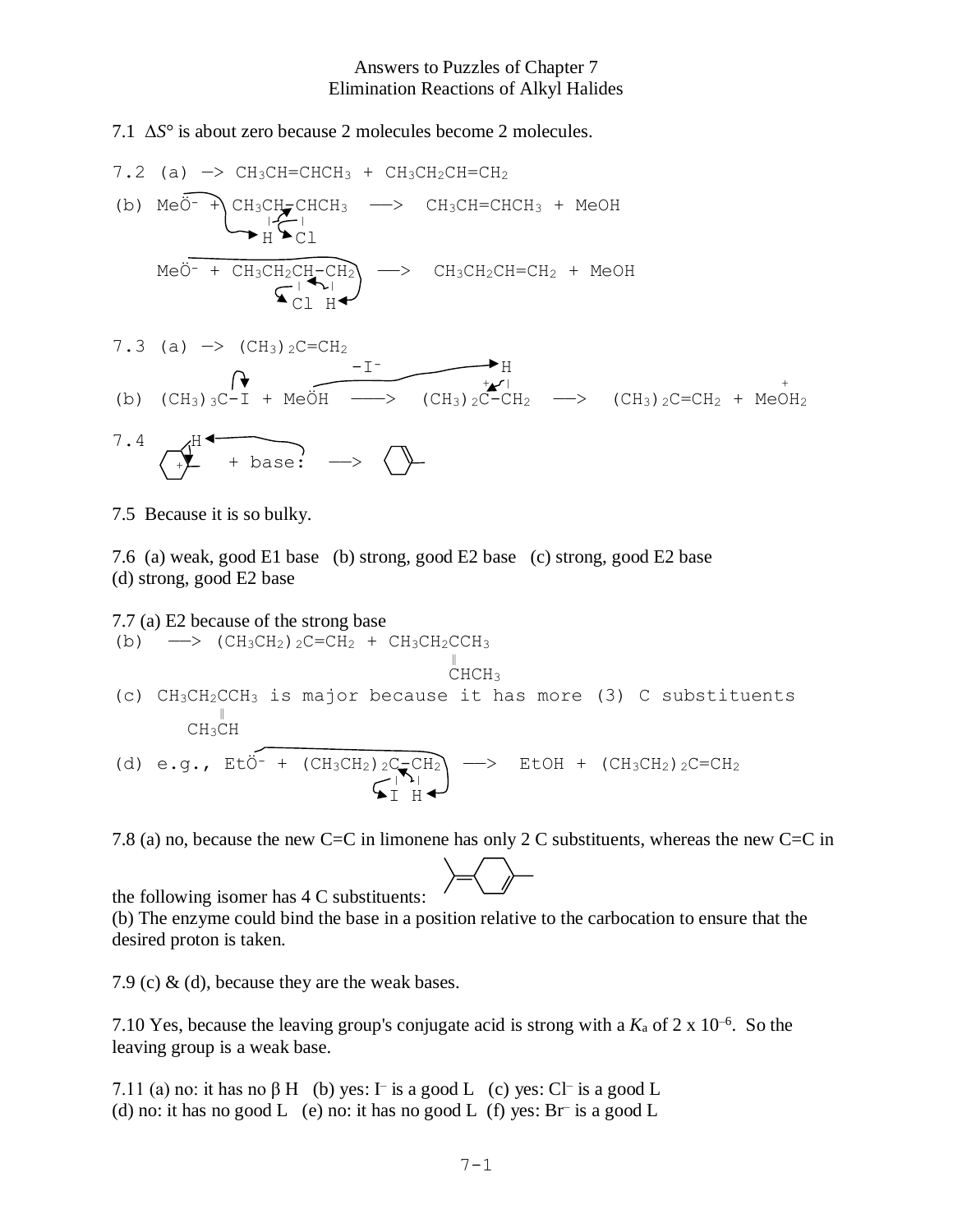7.12 (a) no: it has no  $\beta$  H (b) no: it is 1° (c) yes: it is 2° with a good L (d) no: it has no good L (e) no: it has no good L (f) yes: it is  $3^\circ$  with a good L (g) no: it has no good L (h) no: it has no  $\beta$  H

7.13 (a) E1 because of the weak base, H2O. (b)  $CH_2=CHCH_2CH_3 + CH_3CH=CHCH_3$ ;  $CH_3CH=CHCH_3$  predominates because its C=C has more (2) C substituents.

(c)  $H_3C\$  /CH<sub>3</sub>  $H_3C\$  /H  $C=C$  +  $C=C$  $H/$   $\backslash$ H  $H/$   $\backslash$ CH<sub>3</sub>

The 2nd, *E* stereoisomer predominates because it has less steric repulsion.



7.15 (a) 
$$
\bigcup^{CH_3} + \bigcup^{CH_3}
$$

2 isomer products are possible here because both β Cs have Hs that are trans to Br and therefore can be diaxial, anti with it.

(b) The first above because its C=C has more  $(3)$  C substituents.

7.16 (a)  $\&$  (b) Among many possibilities:  $H_3C$  Cl  $H_3C$   $H_3C$   $H_3C$  $\frac{1130}{1130}$  $CH_3CHCHCH_3$  + MeOH  $\longrightarrow$  CH<sub>3</sub>CHCH=CH<sub>2</sub> + CH<sub>3</sub>C=CHCH<sub>3</sub> + CH<sub>2</sub>=CCH<sub>2</sub>CH<sub>3</sub> 7.17 (a) E1 because Br– is a weak base. (b) A protic solvent such as methanol. (c)  $CH_3CH-CH_2 + :Br^-$  -->  $CH_3CH-CH_2$  ->  $CH_3CH=CH_2$  $\bigcap_{\text{max}}$  | |  $\bigcup_{\text{max}}$  | |  $\bigcup_{\text{max}}$  | |  $\bigcup_{\text{max}}$  | |  $\bigcup$  $\leftrightarrow$  Cl H  $\rightarrow$  -Cl<sup>-</sup>  $\rightarrow$  H

7.18 (a)  $\uparrow$  [base] (b)  $\uparrow$  basicity (c) aprotic solvent

7.19 (a)  $3^{\circ}$  electrophile (b) bulky strong base (c)  $\uparrow$  T

 $7.20$  CH<sub>3</sub>CH<sub>2</sub>CHCH<sub>3</sub> + CH<sub>3</sub>CH=CHCH<sub>3</sub> + CH<sub>3</sub>CH<sub>2</sub>CH=CH<sub>2</sub> + Me<sub>+</sub><sup>+</sup> OMe

7.21 (a) For E2, use strong, bulky base, e.g.,  $(CH_3)_3CO^-$ (b)  $CH_2=CH-CH-CH_3$  (minor) +  $CH_3-CH=C-CH_3$  (major) CH<sub>3</sub> CH<sub>3</sub>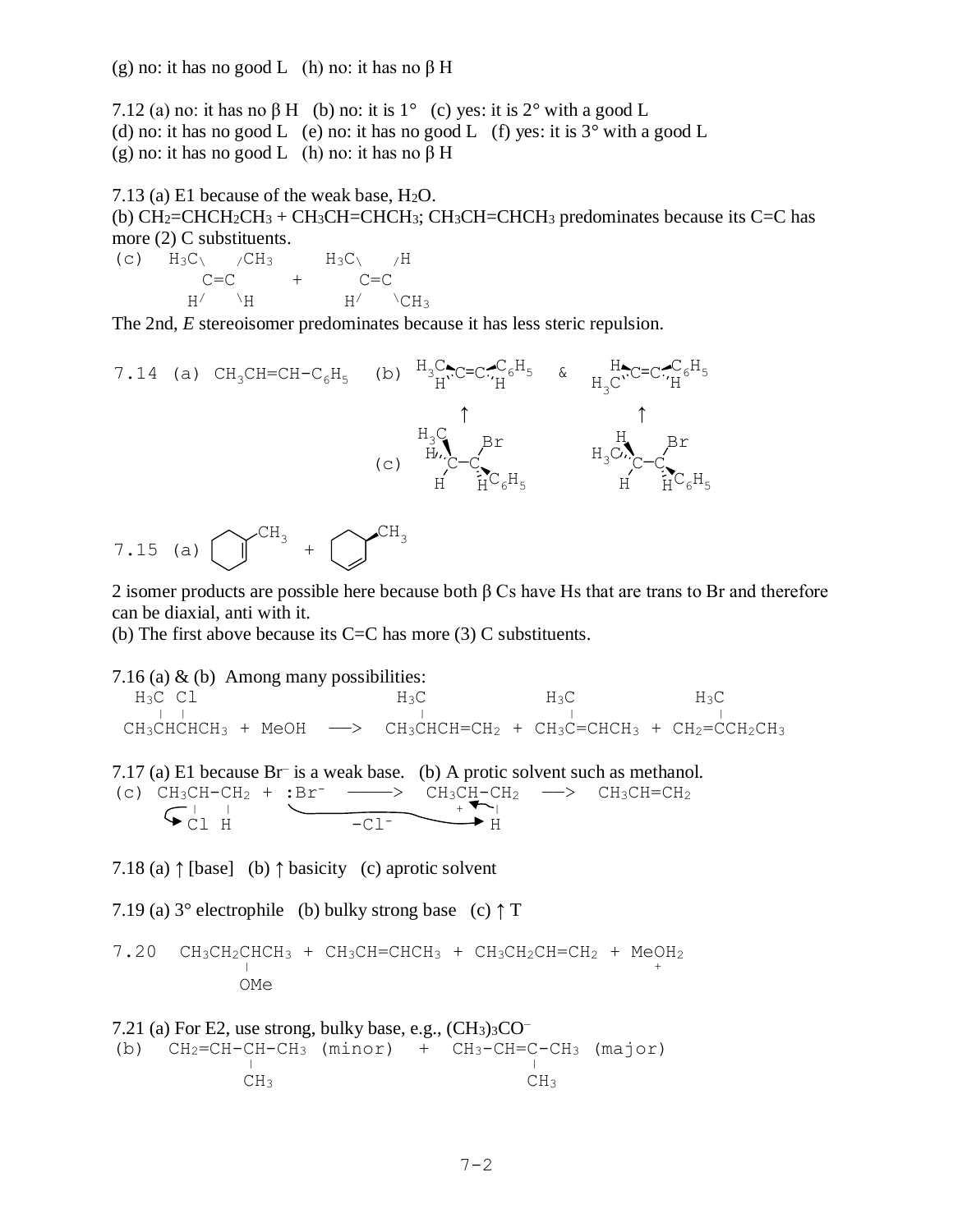(c)

\n
$$
\underbrace{C1}_{|C} \underbrace{H}_{C} \underbrace{C1}_{|C} \underbrace{H}_{C} \underbrace{C1}_{|C} \underbrace{H}_{C} \underbrace{C1}_{|C} \underbrace{H}_{|C} \underbrace{C1}_{|C} \underbrace{C1}_{|C} \underbrace{C1}_{|C} \underbrace{C1}_{|C} \underbrace{C1}_{|C} \underbrace{C1}_{|C} \underbrace{C1}_{|C} \underbrace{C1}_{|C} \underbrace{C1}_{|C} \underbrace{C1}_{|C} \underbrace{C1}_{|C} \underbrace{C1}_{|C} \underbrace{C1}_{|C} \underbrace{C1}_{|C} \underbrace{C1}_{|C} \underbrace{C1}_{|C} \underbrace{C1}_{|C} \underbrace{C1}_{|C} \underbrace{C1}_{|C} \underbrace{C1}_{|C} \underbrace{C1}_{|C} \underbrace{C1}_{|C} \underbrace{C1}_{|C} \underbrace{C1}_{|C} \underbrace{C1}_{|C} \underbrace{C1}_{|C} \underbrace{C1}_{|C} \underbrace{C1}_{|C} \underbrace{C1}_{|C} \underbrace{C1}_{|C} \underbrace{C1}_{|C} \underbrace{C1}_{|C} \underbrace{C1}_{|C} \underbrace{C1}_{|C} \underbrace{C1}_{|C} \underbrace{C1}_{|C} \underbrace{C1}_{|C} \underbrace{C1}_{|C} \underbrace{C1}_{|C} \underbrace{C1}_{|C} \underbrace{C1}_{|C} \underbrace{C1}_{|C} \underbrace{C1}_{|C} \underbrace{C1}_{|C} \underbrace{C1}_{|C} \underbrace{C1}_{|C} \underbrace{C1}_{|C} \underbrace{C1}_{|C} \underbrace{C1}_{|C} \underbrace{C1}_{|C} \underbrace{C1}_{|C} \underbrace{C1}_{|C} \underbrace{C1}_{|C} \underbrace{C1}_{|C} \underbrace{C1}_{|C} \underbrace{C1}_{|C} \underbrace{C1}_{|C} \underbrace{C1}_{|C} \underbrace{C1}_{|C} \underbrace{C1}_{|C} \underbrace{C1}_{|C} \underbrace{C1}_{|C} \underbrace{C1}_{|C} \underbrace{C1}_{|C} \underbrace{C1}_{|C} \underbrace{C1}_{|C} \underbrace{C1}_{|C} \underbrace{C1}_{|C}
$$

7.22 (a) E2; the strong base won't wait for  $C^+$  to form.

(b)  $CH_3CH=CHCH_2CH_3 + CH_3CH_2CH=CHCH_2CH_3$ ; both would predominate (c) e.g., DMSO, an aprotic solvent

7.23 (a) E1 because the ethanol base is weak.

- (b)  $CH_3$   $CH_3$  CH<sub>3</sub> CH<sub>3</sub> CH<sub>3</sub>  $CH_3-C=CH-CH-CH_3$  +  $CH_2=C-CH_2-CH-CH_3$
- 7.24 (a) second elie because its Br– L is a weaker base.
- (b) first elie because it's  $3^{\circ}$  (not  $2^{\circ}$ ) and yields a C=C with more (2) C substituents.
- (c) first elie because it alone has a  $\beta$  H.
- (d) in propanone because E2 with an anion base prefers an aprotic solvent.



(b)  $3^{\circ}$  C<sup>+</sup>  $\rightarrow$  2° C<sup>+</sup> because much ring strain is released concurrently.



7.27 The 2nd stereoisomer, because it alone has a β H trans to a Cl, which can be anti, diaxial.

7.28 Unusually large steric hindrance hinders the base plucking a β H to form the 2nd product, even though its  $C=C$  is stabler with more (3) C substituents.

7.29 (a)  $\Gamma$ , S<sub>N</sub>2 (b) HO<sup>-</sup>, S<sub>N</sub>2 (c) Me<sub>3</sub>CO<sup>-</sup>, E<sub>2</sub> (d) e.g., EtOH (weak base for E1 with  $C^+$  rearrangement).

7.30 (a) E2 occurs with a good L (b) constitutional isomer: CH3CH=CHCH2CH<sup>3</sup> stereoisomers: Me<sub>\</sub> /Et Me<sub>\</sub> /H  $C=C$   $C=C$  $H/$   $\lambda$ H  $H/$   $\lambda$ Et

(c) 2nd stereoisomer

7.31 Because a planar C=C would be hard to make on a cube.

7.32 (a)  $CH_3-CH_2-CH_2-OH(S_N2)$  (b)  $CH_3-CH=CH_2 (E2)$  (c)  $CH_3-CH=CH_2 (E2)$ (d)  $CH_3$ -CH<sub>2</sub>-CH<sub>2</sub>-Br (S<sub>N</sub>2)